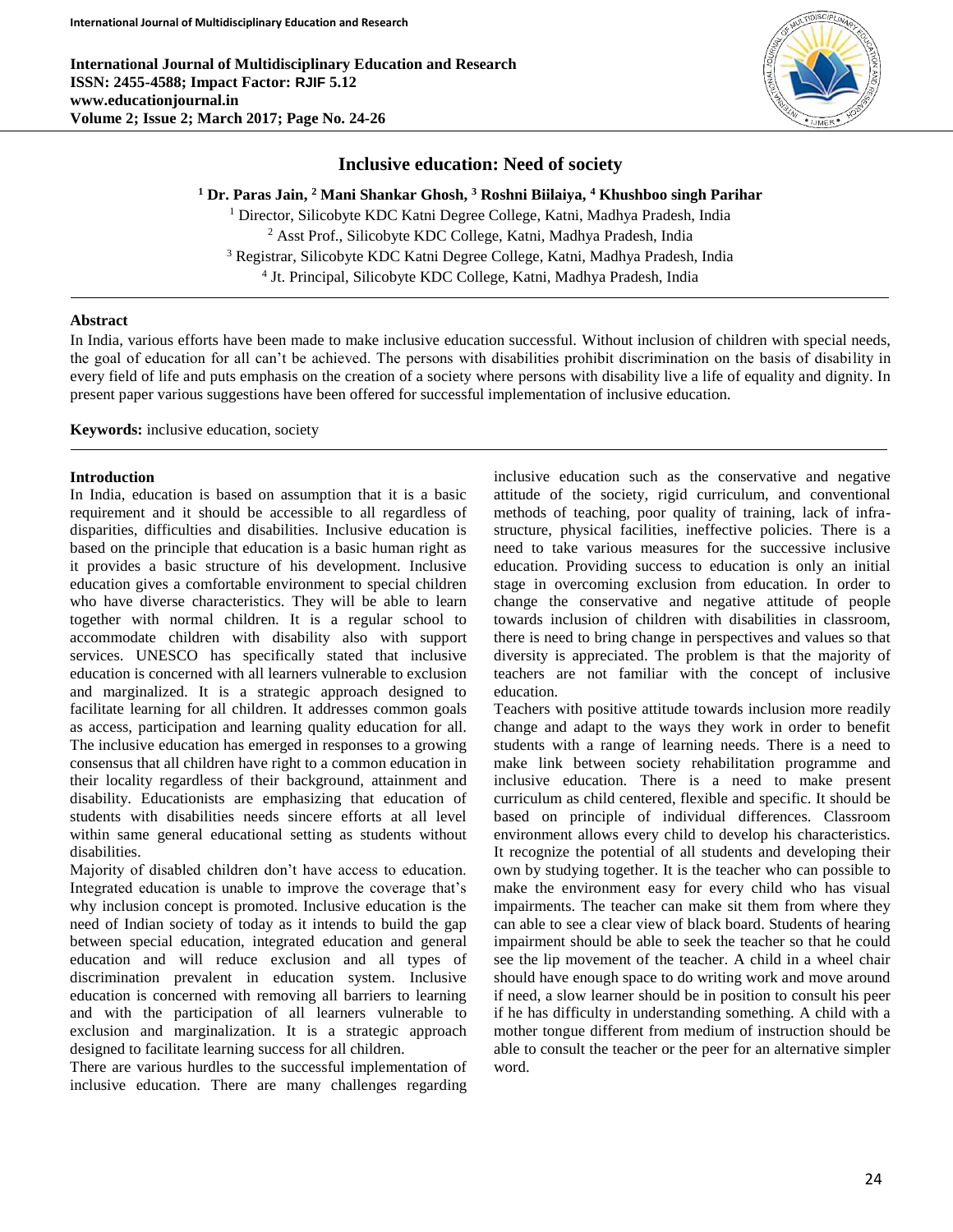| <b>Traditional Approach</b>             | <b>Inclusive Approach</b>                                            |  |
|-----------------------------------------|----------------------------------------------------------------------|--|
| Education for some                      | Education for all                                                    |  |
| <b>Static</b>                           | Flexible                                                             |  |
| Collective teaching                     | <b>Individualised Teaching</b>                                       |  |
| Learning in segregated areas            | Learning in Integrated areas                                         |  |
| Emphasis on teaching subject-orientated | Emphasis on learning child-centered                                  |  |
| Diagnostic / prescriptive               | Holistic                                                             |  |
| Opportunities limited by exclusion      | Equalisation of opportunities for all                                |  |
| Disability view                         | Curricular view                                                      |  |
| Labels children disability wise         | Planning is made on ability levels and opposes all kinds of labeling |  |

# **Methodology**

200 students having disability in different extent were randomly selected for study. Learning ability of all selected students was tested for various instructional and psychological methods. In the category of instructional method variation in learning and up gradation in confidence were observed. Use of

3D model, group assignments, individualized teaching and teaching through games improve student's learning and confidence. Increasing in encouragement and happiness of students were tested under psychological methods. Collected data is converted into percentage and analysed.

# **Finding and Analysis**

**Table 1:** Impact of Instructional Inclusive Tools on Students

|                                     | <b>Impact on Learning</b>                                                |                                                     | <b>Impact on Confidence</b>                             |                                                        |
|-------------------------------------|--------------------------------------------------------------------------|-----------------------------------------------------|---------------------------------------------------------|--------------------------------------------------------|
| <b>Tools of Inclusive Education</b> | No. of learnt students<br>$\left(\frac{9}{6}\right)$ without use of tool | No. of learnt students<br>$(\% )$ after use of tool | No. of confident students<br>$(\%)$ without use of tool | No. of confident students<br>$(\% )$ after use of tool |
| Use of 3D Model                     |                                                                          |                                                     |                                                         |                                                        |
| Individualized Teaching Method      |                                                                          | 89                                                  |                                                         |                                                        |
| Group Assignments                   |                                                                          | 73                                                  | 44                                                      |                                                        |
| <b>Teaching through Games</b>       | 56                                                                       | 81                                                  | -4.                                                     |                                                        |

**Table 2:** Impact of Psychological Inclusive Tools on Students

| <b>Tools of Inclusive</b><br><b>Education</b> | <b>Impact on Encouragement</b>      |                                                                                      | <b>Impact on Happiness</b>                           |                                                  |
|-----------------------------------------------|-------------------------------------|--------------------------------------------------------------------------------------|------------------------------------------------------|--------------------------------------------------|
|                                               | $(\frac{6}{6})$ without use of tool | No. of encouraged students   No. of encouraged students<br>$(\% )$ after use of tool | No. of happy students<br>$(\% )$ without use of tool | No. of happy students<br>$(%)$ after use of tool |
| <b>Homely Environment</b>                     |                                     | 64                                                                                   |                                                      | 68                                               |
| Motivation                                    |                                     |                                                                                      | ωI                                                   |                                                  |
| Attention on every student                    |                                     |                                                                                      |                                                      |                                                  |
| Reward for achievement                        |                                     | 69                                                                                   |                                                      | 84                                               |



**Fig 1:** Impact of Instructional Inclusive Tools on Students